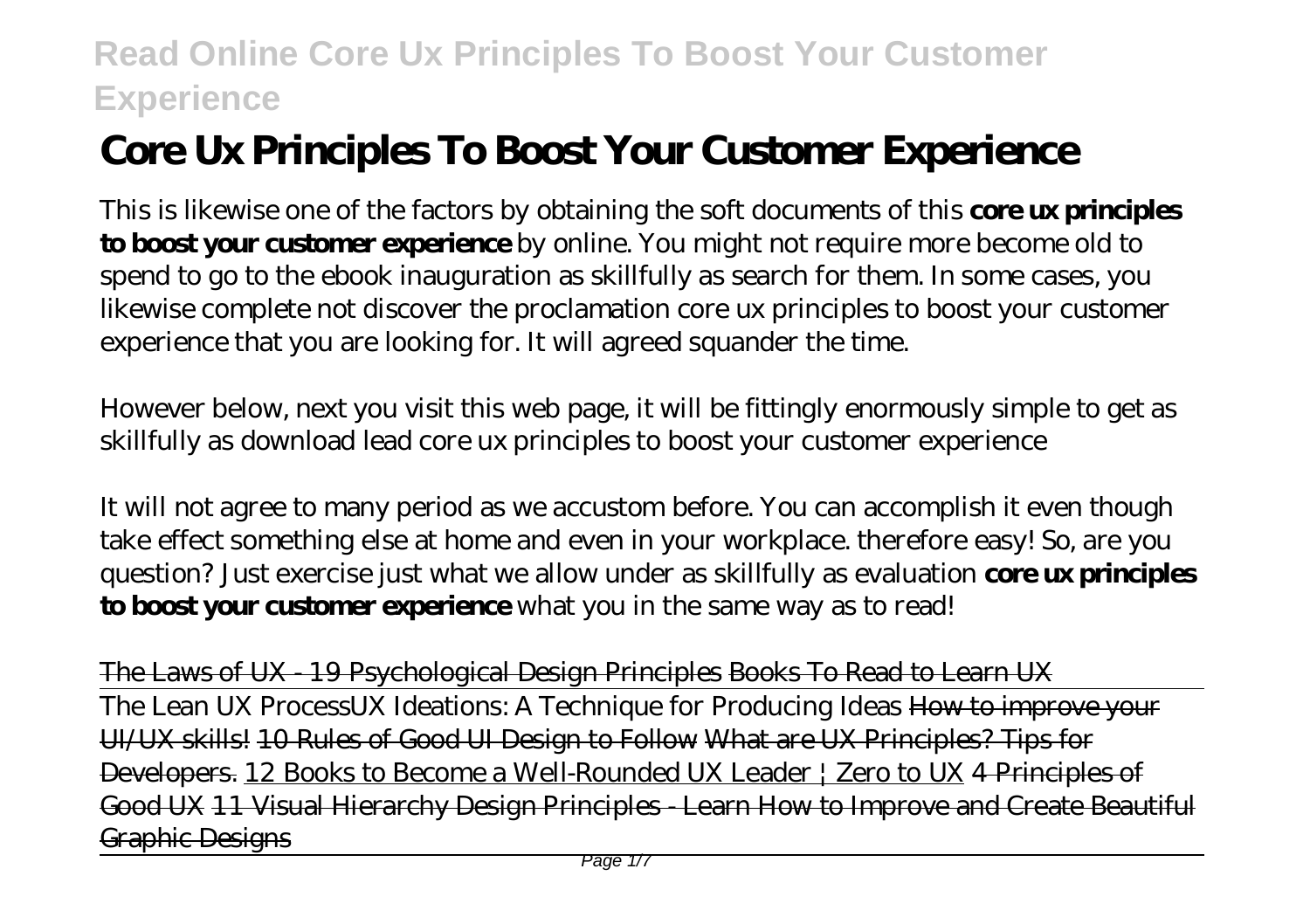What is the UX design process? (2019) The Golden Age of UX Design Is Over! How I became a UX Designer with no experience or design degree  $\vert$  chunbuns A day in the life of a UX Designer in San Francisco (but forreal) How to become a UI UX Designer - 6 things you must master for your UI UX Design Career *Simple Tips to IMPROVE your Design* **Top 5 UI/UX Design [Trends] Tips by Cuberto (2020)** *Meet UX Designers at Google*

Design Trends 2020 (For UX / UI Designers)

UX Design: How to get a job WITHOUT a portfolio*What I wish I knew before starting my UX Designer Career (Product Design in 2019) | UX Designer Tips* UI/UX Design Process | Product Design Process Best Free UX/UI Design Books 2020! | Design Essentials Book App Design - UI/UX Design and Animations Tutorial with Sketch \u0026 Principle Patterns, Properties and Principles of Good UX Design 5 Must-Read Books For 2020! (For Product / UX Designers) Learn UX \u0026 UI Design for FREE (Our Favourite Courses - 2019) UX/UI BEST PRACTICES FOR WEB DESIGN: Free Web Design Course 2020 | Episode 12 *UX Design Best Practices and Methodologies* 7 Essential Books for Product Design and LEAN UX Core Ux Principles To Boost

Whether it was in a large company or small startup,  $I'$  ve stuck to these core principles to create an amazing user experience with the products I make. Here are our 7 top principles of UX design to make your product a success. 1. Make It Accessible.

### Principles of UX Design: 9 Core Principles for Success

One of the underlying principles of UX design basics is the concept of human-centered design. At the heart of human-centered design is having empathy for your audience. This is a Page 2/7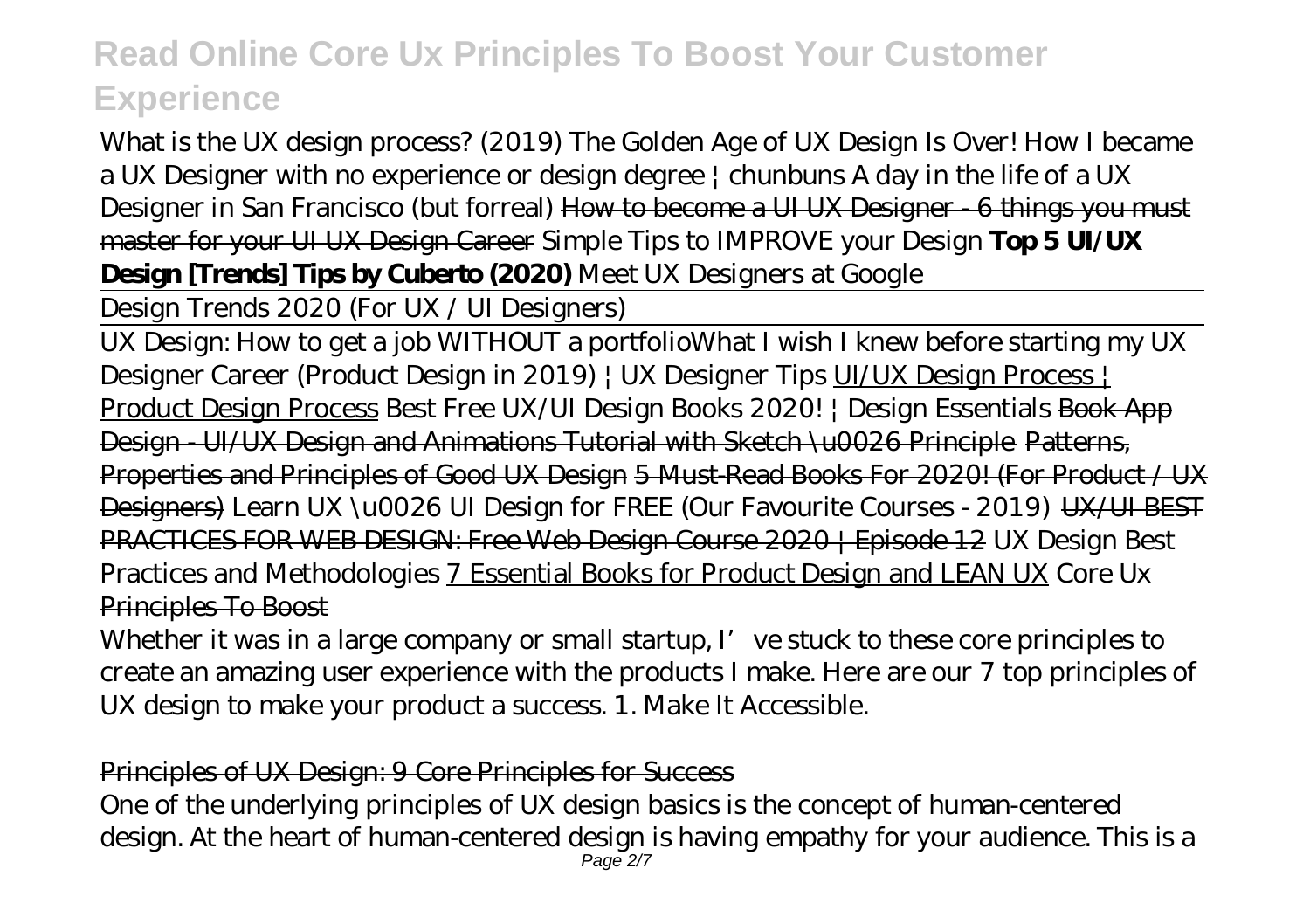step beyond understanding. Understanding is about knowledge; knowing the facts about the persona you are creating a UX design for, for example.

#### 16 Core UX Principles That Will Have Your Users Smiling

UX Principles to Boost Your Design Practice Addressing the User's Needs. User's need is at the center of the UX standards. All through the design procedure, you... User's Mental Model. To guarantee that you develop the UX design as indicated by the user, you have to utilize a... Absorbability. ...

## UX Principles to Boost Your Design Practice | FallingBrick

Summary: UX design is a user-centered design approach. You will learn about the three core principles of UX design process and their applications in this article. Article Highlights. 1 Core Principles of UX Design Process; 2 1. Early and continual focus on users and their tasks; The 4 Core Principles of Good UX for Augmented Reality

# Core Ux Principles To Boost Your Customer Experience

These principles are concepts that guide the design of software products. You must align your work with these principles to ensure you create designs that are aesthetically pleasing, easy to understand and use. Let's walk through these 12 principles of UI/UX design and prepare you to create designs that stand the test of time. Meet the User ...

12 Key UI/UX Design Principles to Boost Your Designs | by ...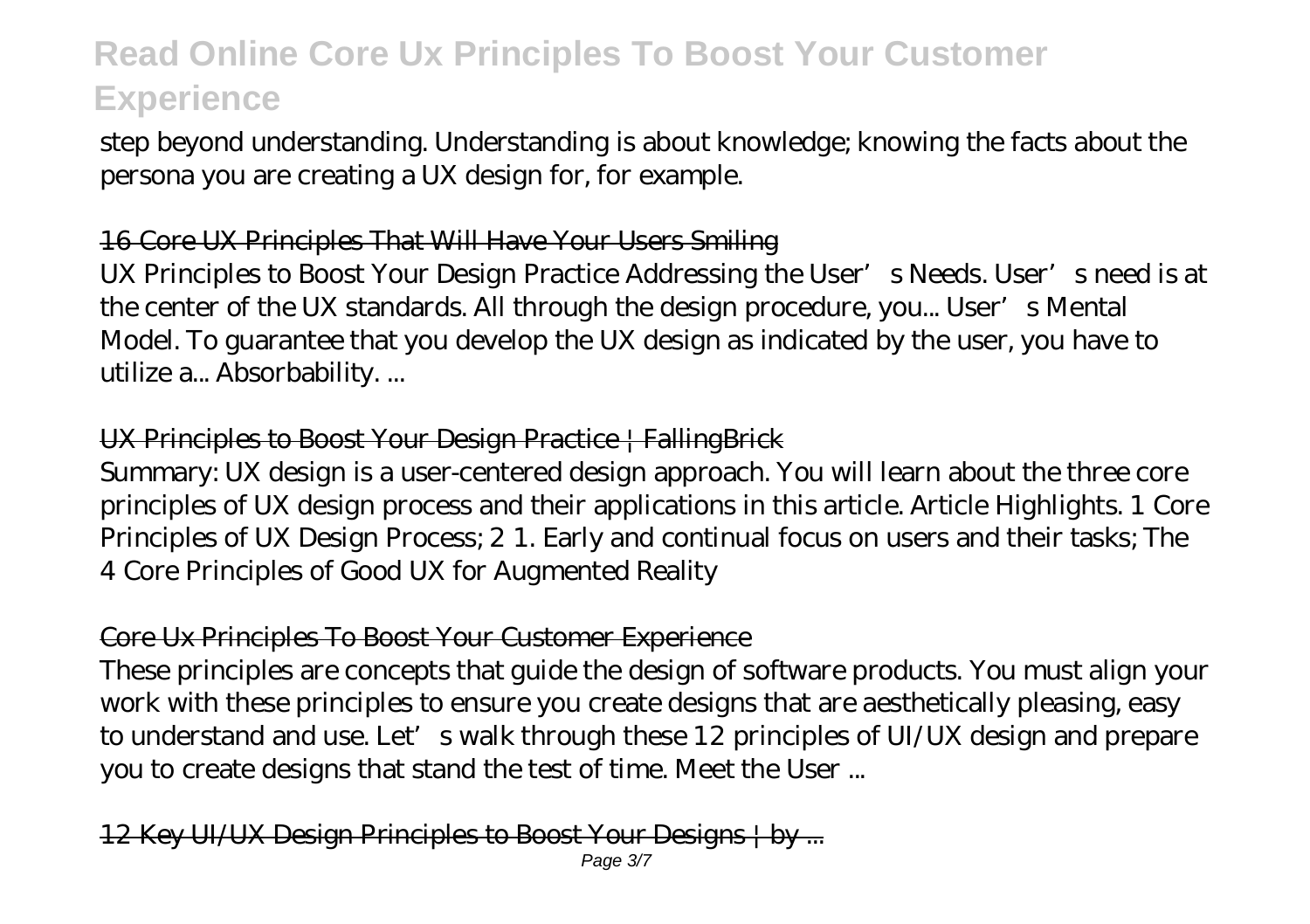Armed with user insights, UX designers can design a product that fulfils user needs. With that in mind, here are six core principles that UX designers must utilise to develop a user-centred design. 1. Prototyping. The first step in the UX design process is to build a clickable prototype of your digital product.

### UX Design: 6 Core Design Principles to Increase User ...

10 Basic Interaction Design Principles to Boost the UX Design 1. Follow the user's mental model. Most of use r s are operating the interface just based on their instinct. In short,... 2. Meet the user's needs. The most basic principle of interaction design is to meet the user's needs. To determine ...

### 10 Basic Interaction Design Principles to Boost the UX ...

How can a great user experience be created? Core Principle 1: Make a Good First Impression; Core Principle 2: Don't Get in the Way; Core Principle 3: Create an Escape Route; Core Principle 4: Provide Feedback; What is User Experience (UX) Design, and why is it important? The term 'user experience' (or UX) refers to the experience people have with a product.

### The Four Core Principles of UX Design | London Academy of IT

User experience is subjective in nature, because it is about an individual's performance, feelings and thoughts about the system. User experience is dynamic, because it changes over time as the circumstances change." Four Principles to Boost UX Design for eLearning 1. Learner-Centered UX Design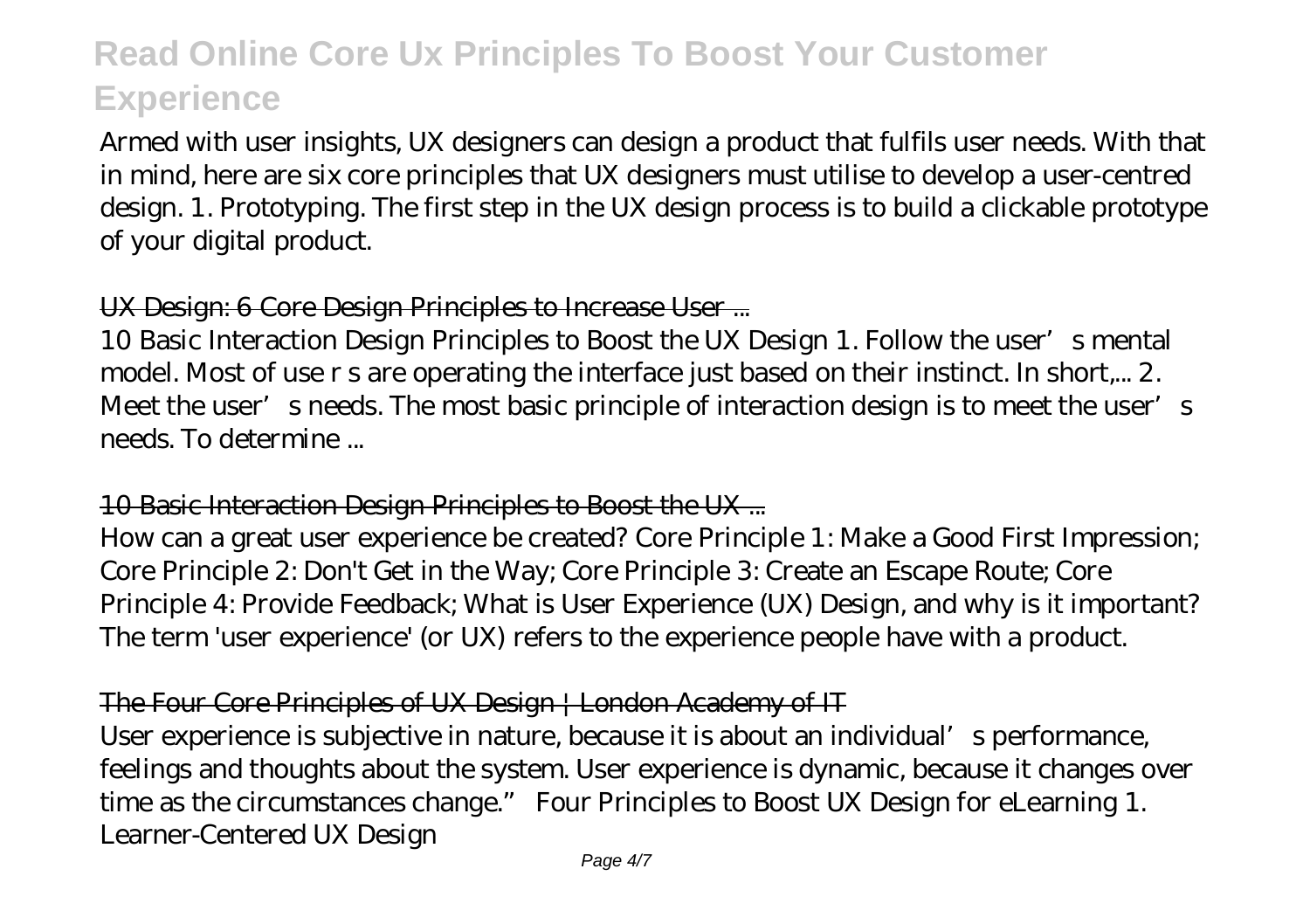#### 4 Principles to Boost UX Design for eLearning

10 Basic Interaction Design Principles to Boost the UX Design 1. Follow the user's mental model. Most of users are operating the interface just based on their instinct. In short,... 2. Meet the user's needs. The most basic principle of interaction design is to meet the user's needs. To determine ...

#### 10 Basic Interaction Design Principles to Boost the UX Design

Use symbols, language, and imagery that match the user's real world. The experience should speak the users' language with words, phrases, imagery, and concepts familiar to the user. Avoid terms that are too complex or too vague. A common instance of this principle is the use of icons.

#### 9 Fundamental UX Principles That Will Boost Your ...

Here are what I consider the 12 Core Principles for Premium Quality UX Design: 1. Focus on the user. The "U" in UX design is the most important piece. As UX designers, we can't create a good user experience without considering the users themselves. Research and study of user behavior is key to ensure the success of the product. 2. Business value

### 12 Core Principles for Premium Quality UX Design ...

The foremost of all UX design principles is to focus on users throughout the design process. The term user experience itself makes it clear that your work needs to center on improving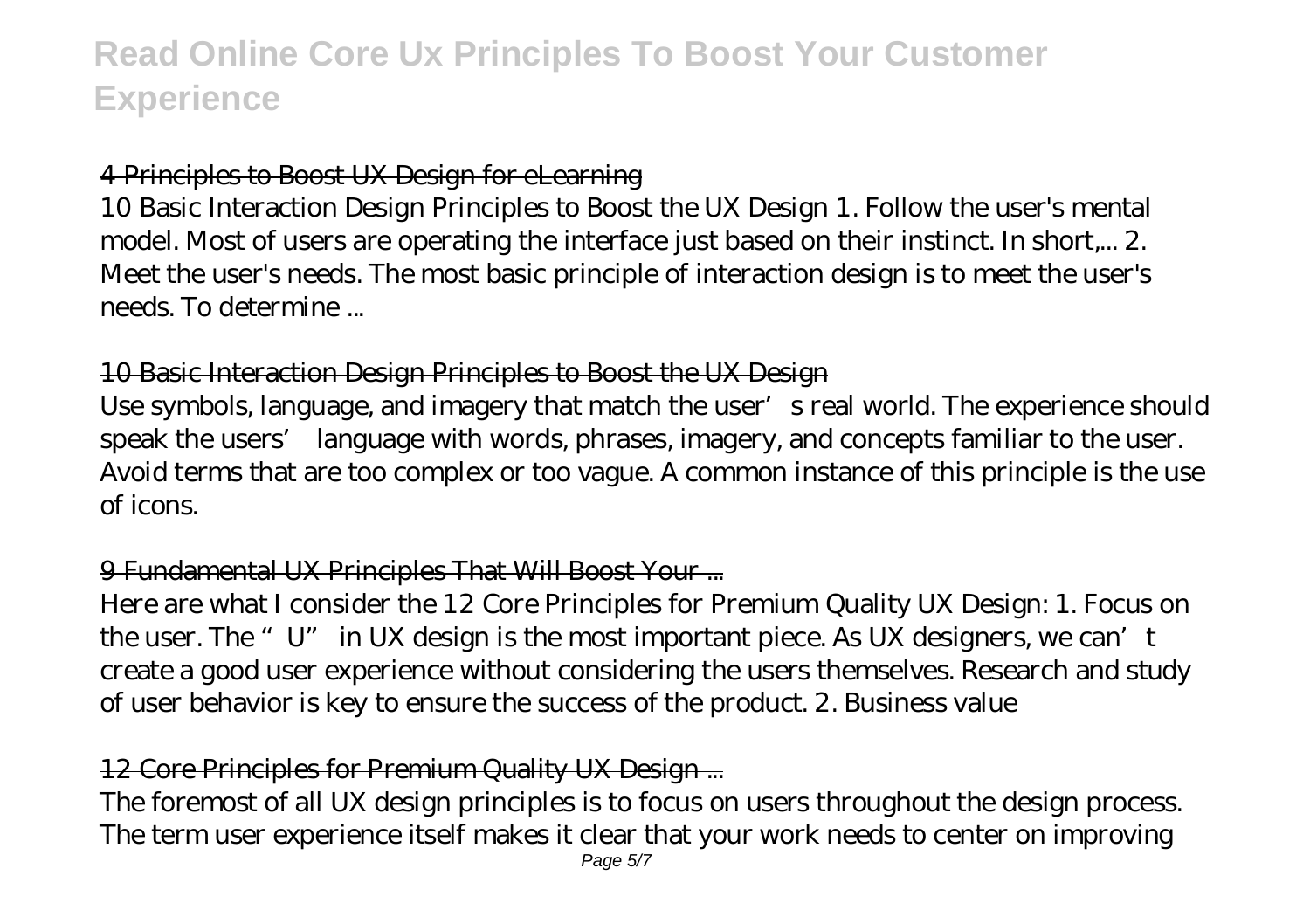your users' experience with your product or service. Thus, you need to learn what users are looking for in a design (through user testing and other methods).

#### 16 Important UX Design Principles for Newcomers ...

3 Core UX Principles We Focus On For Great Customer Experience. In the e-commerce industry, building a seamless user experience on your website is crucial for ensuring customer retention. In my experience, the UX principles you use can have a major impact on whether or not you get this right. In this article, I share three key aspects of UX design that have helped my team improve our customers' user journey, boost sales and drive conversions for my company.

#### 3 Core UX Principles We Focus On For Great Customer ...

1 Core Principles of UX Design Process; 2 1. Early and continual focus on users and their tasks; 3 2. Empirical measurement of user behavior; 4 3. Iterative design; 5 Further Reading

### 3 Core UX Design Process Principles - Updated PMP, PMI-ACP ...

Here are 5 important ones: Learnability: How easy is it for people to accomplish basic tasks the first time? Efficiency: How quickly can people perform tasks? Memorability: When people return to the design after a period of not using it, how easily can they reestablish... Error Recovery: How many ...

Boost Mobile UX with UX Design Principles and Best ...